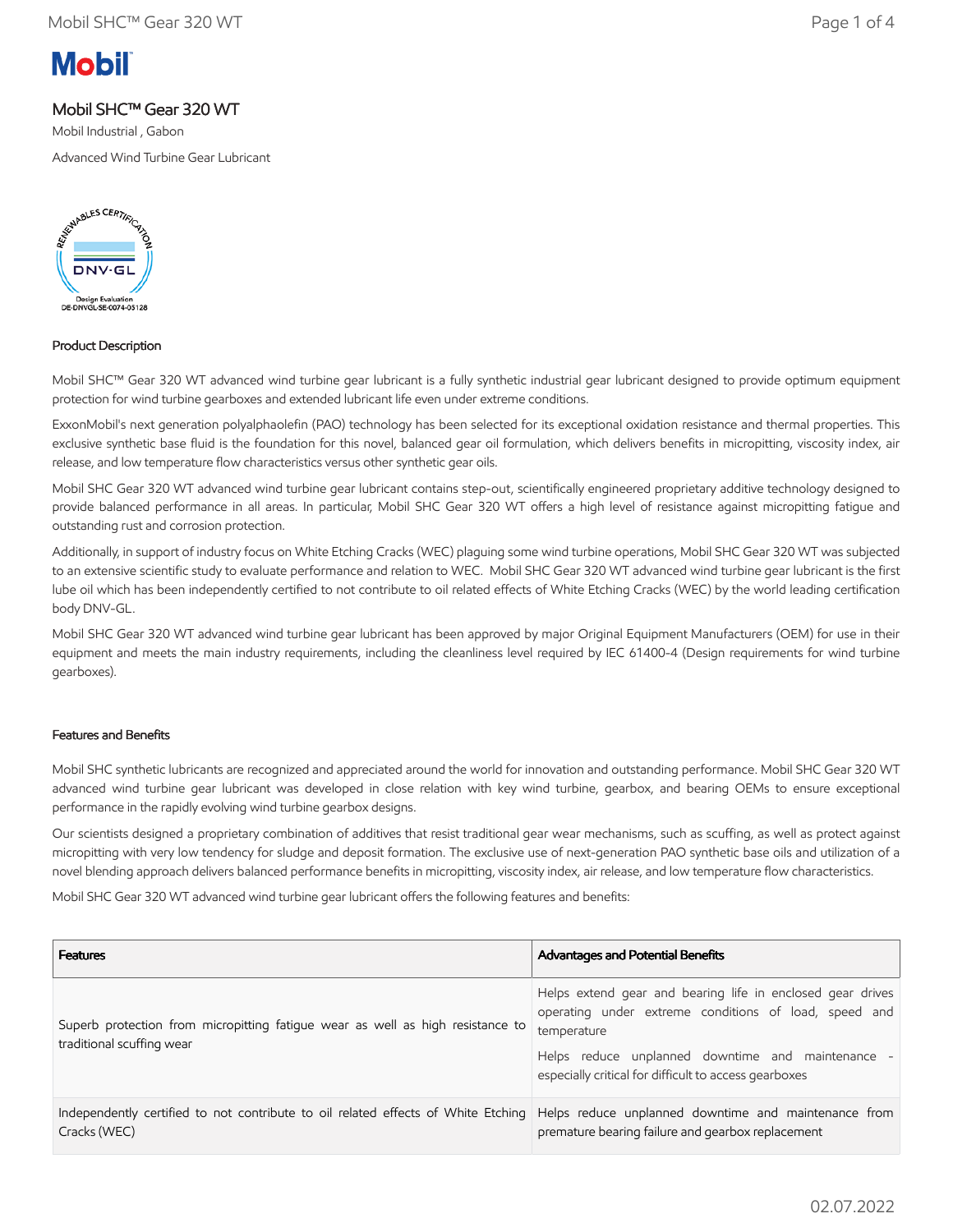| <b>Features</b>                                                                                                                                                                       | Advantages and Potential Benefits                                                                                                                                                                                   |
|---------------------------------------------------------------------------------------------------------------------------------------------------------------------------------------|---------------------------------------------------------------------------------------------------------------------------------------------------------------------------------------------------------------------|
| Outstanding foam protection, even after fine filtration                                                                                                                               | Helps reduce risk of spillage and environmental impact.<br>Reduces/Eliminates turbine trips due to false oil level alarms.                                                                                          |
| Excellent resistance to degradation at high temperatures                                                                                                                              | Helps reduces oil consumption and maintenance costs through<br>extended oil life and drain intervals                                                                                                                |
| Formulated with proprietary step-out low sulfur Extreme Pressure technology<br>delivering low deposit performance, sludge formation control, and equipment<br>component compatibility | Offers better protection of equipment and longer drain intervals<br>for optimized maintenance costs                                                                                                                 |
| Outstanding cleanliness level, better than -/14/11 (ISO 4407)                                                                                                                         | Helps provide smooth, trouble-free operations in all operating<br>conditions<br>Helps reduce additional on-site filtration and associated costs                                                                     |
| Multiple equipment approvals and excellent compatibility with mineral-based gear<br>oils                                                                                              | Provides performance confidence from a wide range of wind<br>turbine OEM builders<br>Enables consolidated and simplified gear oil inventory<br>management and equipment optimization in mixed turbine<br>operations |

#### Applications

Mobil SHC Gear 320 WT advanced wind turbine gear lubricant is recommended for lubrication of the main gearbox in wind turbine power generation systems. It is especially recommended for applications that may be subject to micropitting, especially heavily loaded gearboxes with surface-hardened tooth metallurgies, which are typically used in wind turbines. It may also be used in gear applications where extreme low and/or high temperatures are encountered and applications where corrosion may be severe. Compared to conventional gear oil chemistries, Mobil SHC Gear 320 WT advanced wind turbine gear lubricant can provide improved lubrication of gearbox rolling element bearings.

Typical applications include:

- Wind turbines, especially highly loaded and shock loaded units, remotely located units and extreme temperature environments
- Auxiliary gearboxes in wind turbines, such as gearmotors for pitch and yaw drives

Application consideration: while Mobil SHC Gear 320 WT is compatible with mineral oil-based products, it is recommended that systems are thoroughly cleaned out and flushed before switching to Mobil SHC Gear 320 WT to achieve the maximum performance benefits.

#### Specifications and Approvals

| This product has the following approvals: |
|-------------------------------------------|
| <b>CN Gpower</b>                          |
| Delijia                                   |
| DNV-GL                                    |
| Eickhoff                                  |
| Envision                                  |
| GE Renewable Energy                       |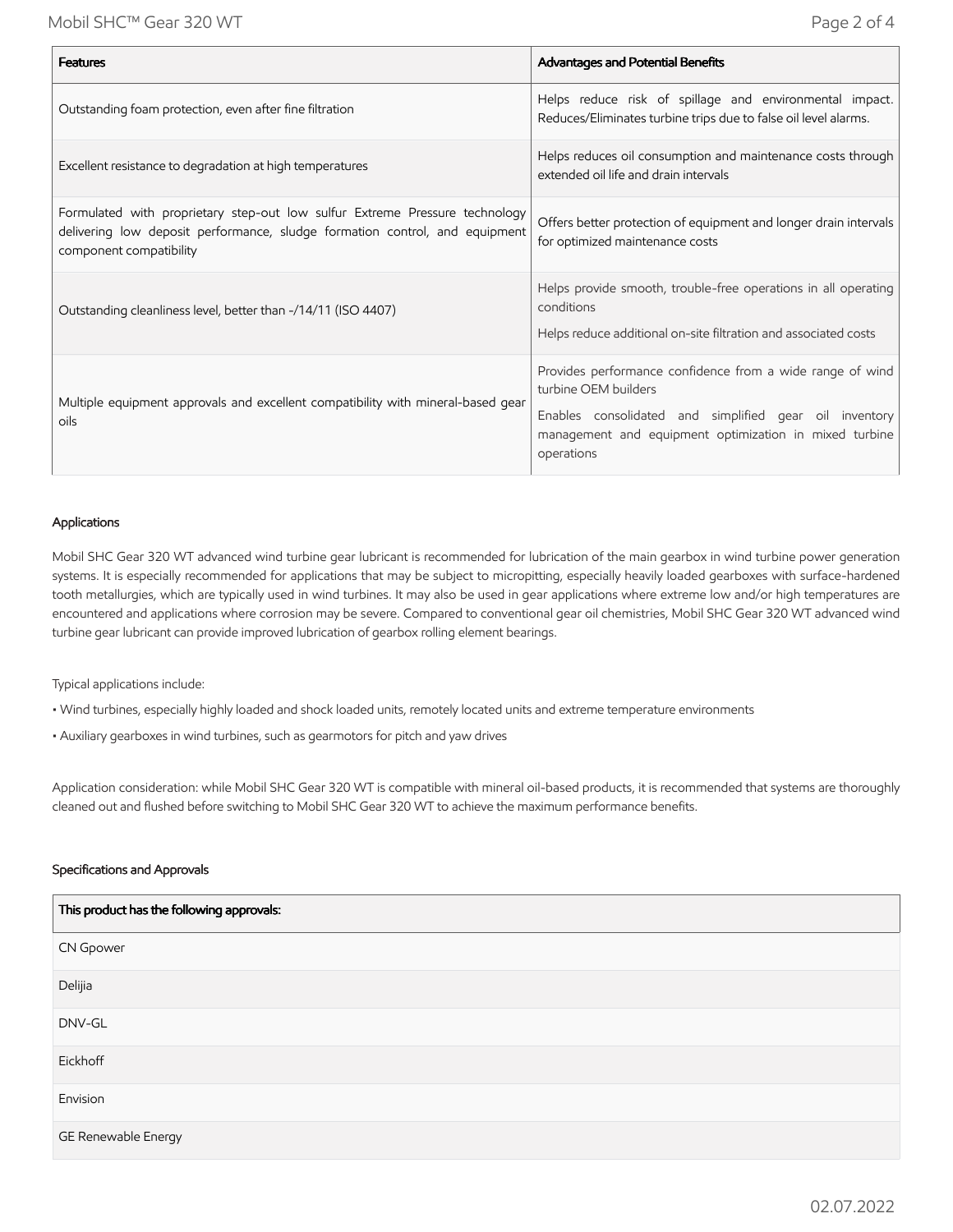| This product has the following approvals: |
|-------------------------------------------|
| Goldwind                                  |
| Hitachi                                   |
| Ishibashi Manufacturing                   |
| Mitsubishi Heavy Industries               |
| Mitsui Miike Machinery                    |
| Moventas                                  |
| Nordex                                    |
| Senvion                                   |
| Suzlon                                    |
| Wikov                                     |
| Winergy                                   |
| ZF Wind Power                             |
| <b>NGC</b>                                |
| TYHI(Taiyuan Heavy Industry)              |

| This product meets or exceeds the requirements of:                                    |
|---------------------------------------------------------------------------------------|
| AGMA 9005-F16                                                                         |
| DIN 51517-3:2018-09                                                                   |
| IEC 61400-4:2012(E)                                                                   |
| ISO L-CKD (ISO 12925-1:2018)                                                          |
| ISO L-CKSMP (ISO 12925-1:2018)                                                        |
| Non-toxicity to aquatic organisms according to the GESAMP hazard evaluation procedure |
| ISO L-CTPR (ISO 12925-1:2018)                                                         |

## Properties and Specifications

| Property                                             |                |
|------------------------------------------------------|----------------|
| Grade                                                | <b>ISO 320</b> |
| Density @ 15.6 C, g/ml, ASTM D4052                   | 0.851          |
| Emulsion, Time to 37 mL Water, 82 C, min, ASTM D1401 | 15             |